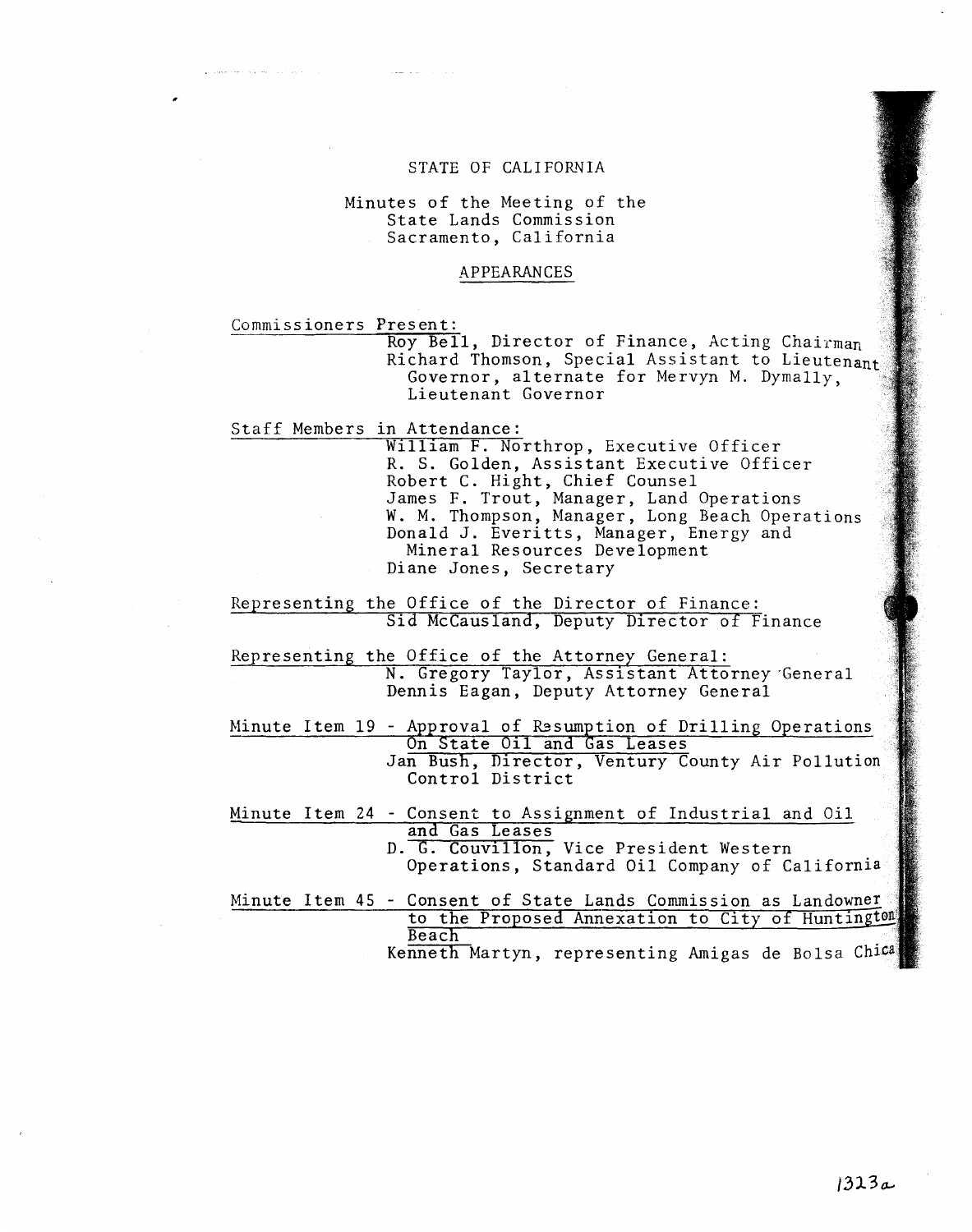### MINUTES OF THE STATE LANDS COMMISSION MEETING OF OCTOBER 28, 1976

The regardar meeting of the State Lands Commission to order by Acting Chairman Roy Bell at 10:00 a.m.  $2117$ , State Capitol, Sacramento. The other member in included Commission-alternate Richard Thomson pres included Commission-alternate Richard Thomson, Special Assis-<br>tant to Lieutenant Governor Mervyn M. Dymally, Commissioner.

The minutes of the meeting of September 30, 1976, we as presente

### EXECUTIVE OFFICER'S. REPORT

Mr. William F. Northrop reported on the following:

- 1. The joint public hearing scheduled for December 8.  $1976$ , regarding the DOW Petrochemical Project
- 2. the public hearing conducted by stake  $\sim$   $\sim$  14, 1976, 1976, 1976, 1976, 1976, 1976, 1976, 1976, 1976, 1976, 1976, 1976, 1976, 1976, 1976, 1976, 1976, 1976, 1976, 1976, 1976, 1976, 1976, 1976, 1976, 1976, 1976, 1976  $\frac{1}{11}$ . Huntington Beach to receive input for  $N$ . the proposed resumption of drilling by Aminoi? U.S.A., Inc.
- Mr. R. S. Golden, Assistant Executive Officer, reported on:
- 
- 1. the draft land consolidation report prepared by staff; and
- $2.1$ the public hearings conducted by staff  $\alpha$ regulation

In addition, Mr. Northrop, noted Item C16, C17, 21, 30, and 44 were withdrawn from the agenda. He also requested  $\frac{1}{2}$ ,  $\frac{1}{2}$ ,  $\frac{1}{2}$ ,  $\frac{1}{2}$ ,  $\frac{1}{2}$ ,  $\frac{1}{2}$ were withdrawn from the agenda. He also requested item C13 be taken off the consent calendar and put on the regular agenda due<br>to the potential controversial nature of the item.

Messrs. Northrop's and Golden's written statements as Exhibits  $^nA^n$  and

Attachment: Exhibits "A" & "B"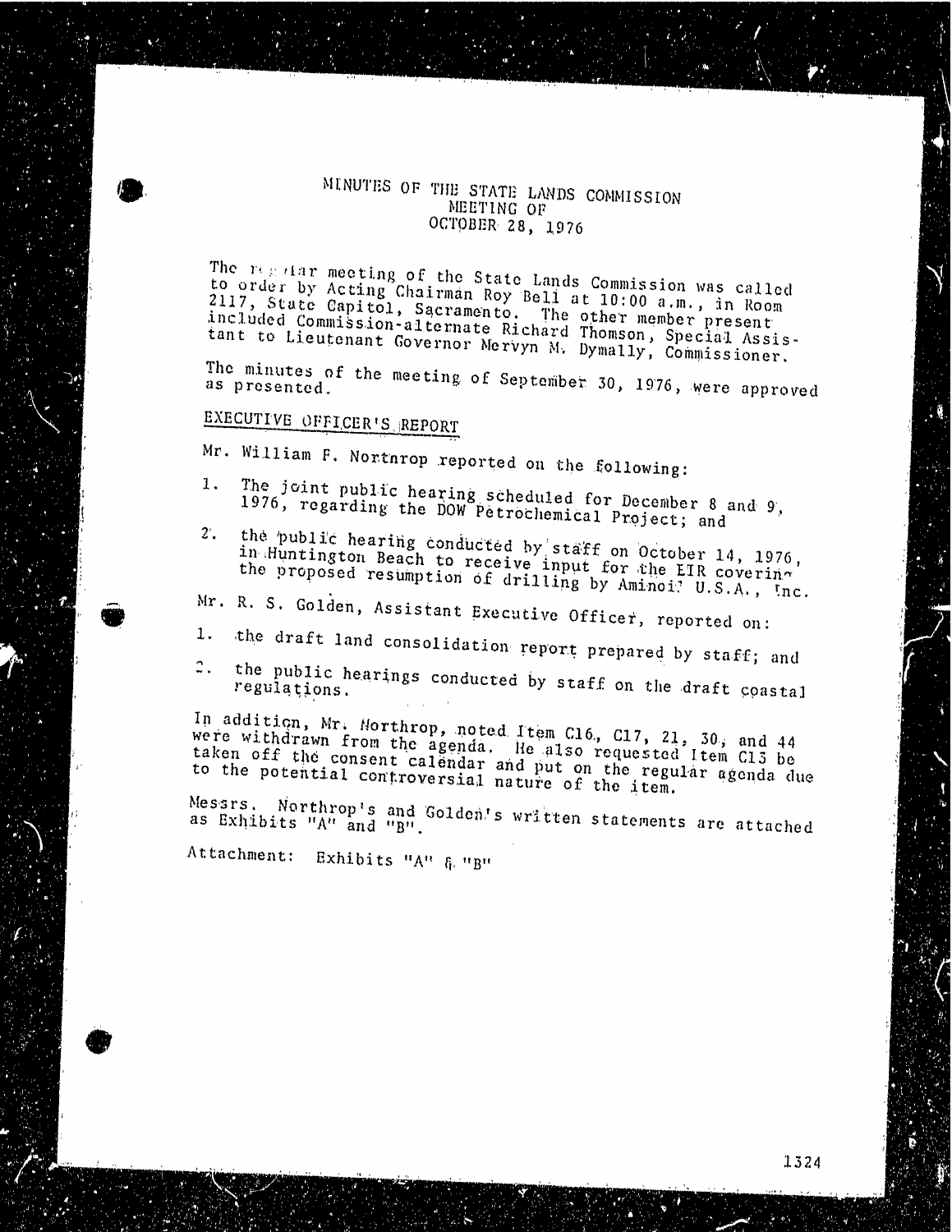#### EXECUTIVE OFFICER'S REPORT

BY

### WILLIAM F. NORTHROP EXECUTIVE OFFICER OCTOBER 28, 1976

### DON PITTMAN MICAL PROJECT. W 21003

IN PREVIOUS ACTION THE COMMISSION APPROVED PARTICIPATION IN A JOINT PUBLIC HEARING REGARDING THE DOW PETROCHEMICAL PROJECT. THE OFFICE OF PLANNING AND RESEARCH HAS ARRANGED FOR THIS JOINT PUBLIC HEARING TO BE HELD ON DECEMBER 8 AND 9. STAFF IS PREPARED TO ISSUE A NOTICE OF THE HEARING ON BEHALF OF THE COMMISSION. THE DIRECTOR OF THE OFFICE OF FLANNING AND RESEARCH WILL BF CONTACTING YOU INDIVIDUALLY TO DETERMINE YOUR POSSIBLE PARTICIPATION IN THIS TWO-DAY SESSION.

### PUBLIC HEARING - AMINOIL U.S.A. W 9737

THE STAFF CONDUCTED A PUBLIC HEARING ON OCTOBER 14 IN HUNTINGTON BEACH TO RECEIVE INPUT FOR THE ENVIRONMENTAL IMPACT REPORT COVERING THE PROPOSED RESUMPTION OF DRILLING OPERATIONS BY AMINOIL U.S.A. IN THE HUNTINGTON BEACH OFFSHORE OIL FIELD. No FORMAL COMMENTS WERE PRESENTED TO THE STAFF. HOWEVER, TWO INDIVIDUALS INDICATED THEY WOULD BE SUBMITTING WRITTEN COMMENTS IN THE NEAR FUTURE.

## LAND CONSOLIDATION REPORT \$ 8375

STAFF HAS DRAFTED A LAND CONSOLIDATION REPORT AS YOU REQUESTED. DICK GOLDEN WILL BRING YOU UP TO DATE ON THIS MATTER.

1325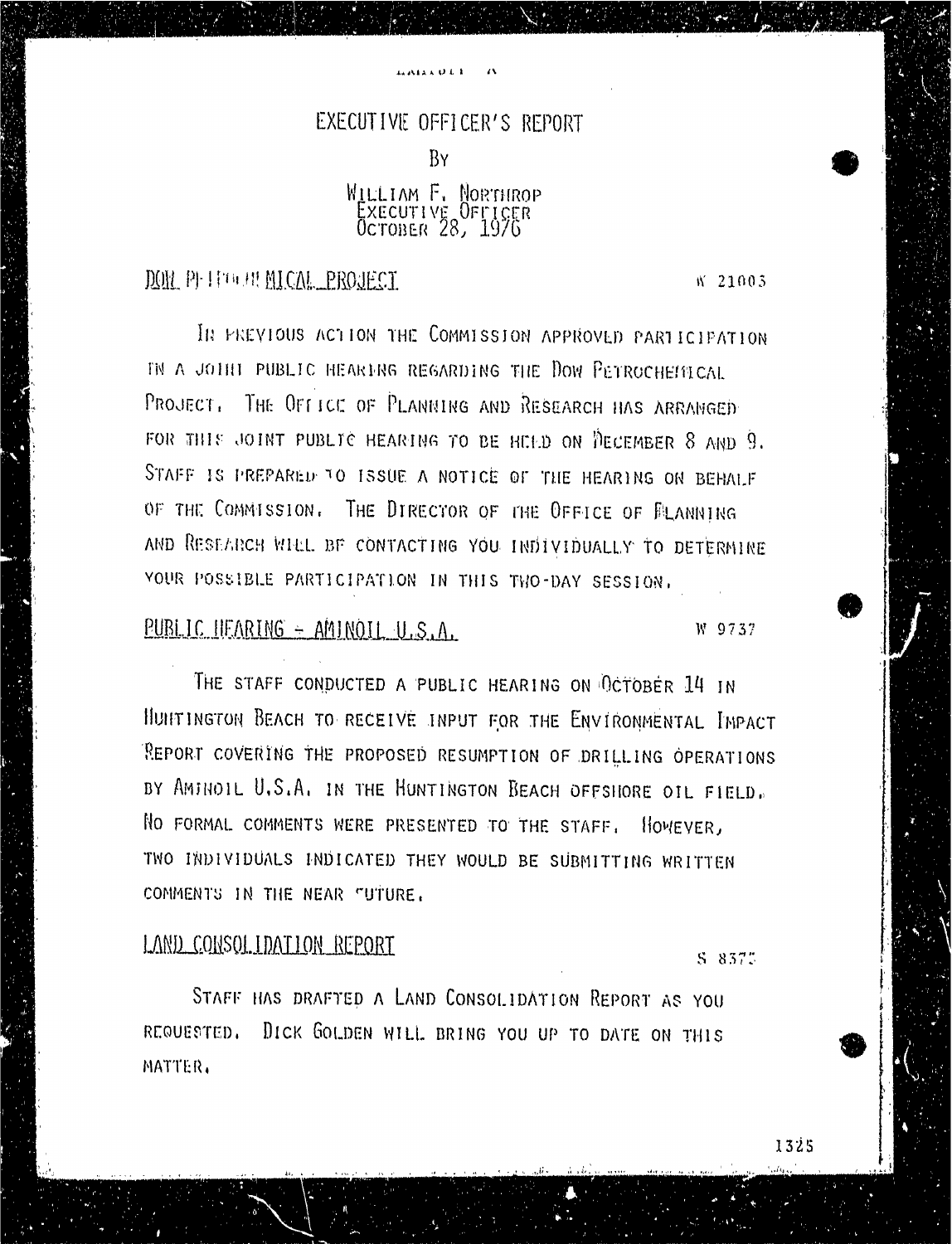# DRAI T COASTAL.REGULATIONS

PUBLIC HEARINGS WERE HELD ON THE DRAFT COASTAL REGULATIONS, DICK GOLDEN WILL SUMMARIZE WHAT OCCURRED AT THOSE HEARINGS,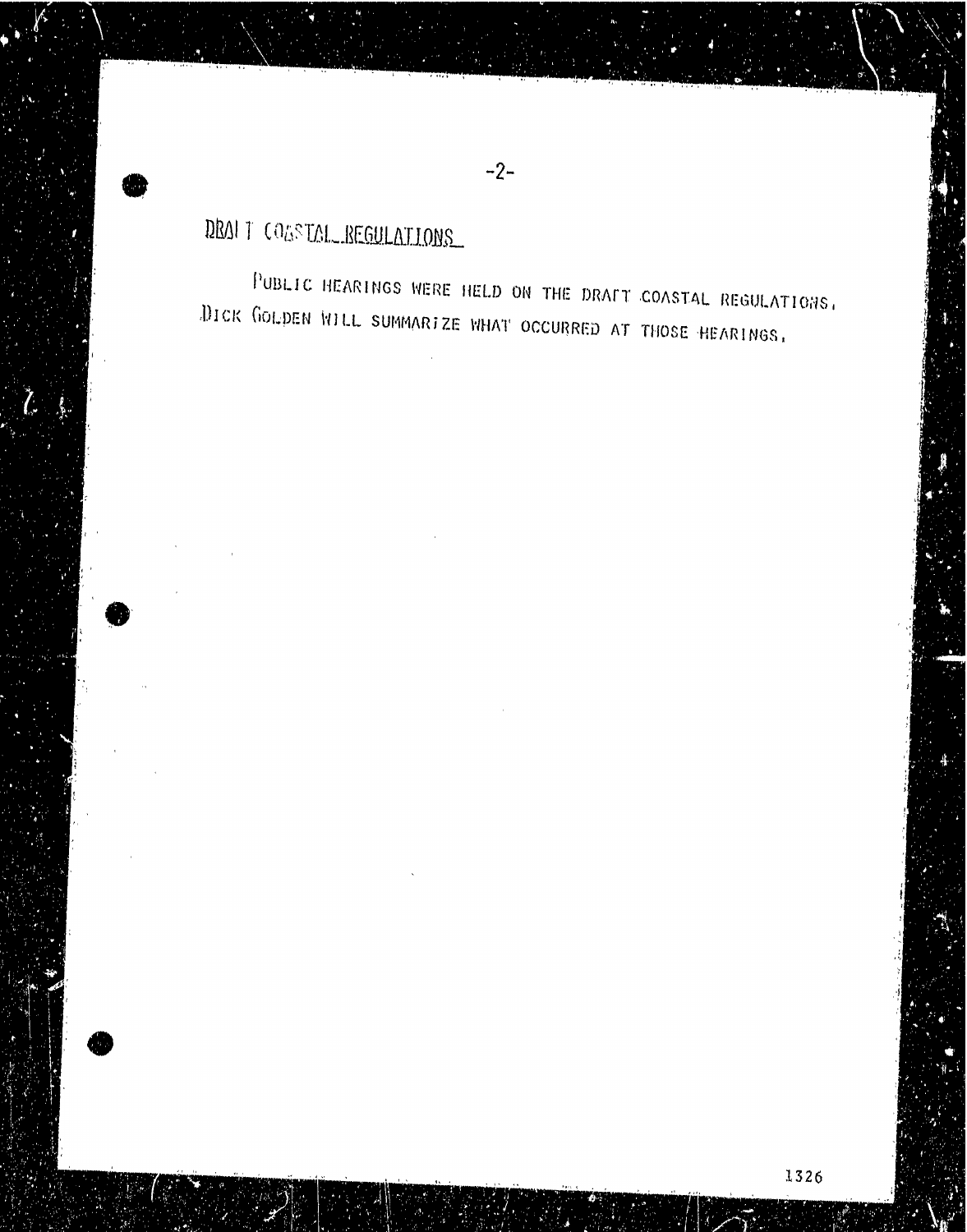#### EXHIBIT "B"

#### ASSISTANT EXECUTIVE CFFICER'S REPORT

### BY

#### R. S. GOLDEN<br>ASSISTANT EXECUTIVE OFFICER  $\Omega$ October 28. 1976 Donoves 28, 22.

#### LAND CONSOLIDATION REPORT

### $\mathcal{L}_\text{A}$  . The construction report of  $\mathcal{L}_\text{A}$  is a strong of  $\mathcal{L}_\text{A}$  is a strong of  $\mathcal{L}_\text{A}$  is a strong of  $\mathcal{L}_\text{A}$  is a strong of  $\mathcal{L}_\text{A}$  is a strong of  $\mathcal{L}_\text{A}$  is a strong of  $\mathcal$

As an update of the report made to you at the March 25 meeting on this subject, copies of an initial working paper have now been provided to you. The President has just signed into law a bill known as the BIM Organic Act. This law will have a major impact on the management and use of Federal lands within California. Staff is completing a detailed analysis of this legislation and will rewrite the initial consolidation working paper as needed. It is obvious that this Federal statute will have a significant impact on the recommendations that are included in the paper. A revised Land Consolidation working paper should be available before the next regular meeting of the working paper should be available before the next regular meeting of the Commission, and copies of it will be forwarded to you immediately upon completion.

### PUBLIC HEARING SECTION . THE REGULATION SECTION . THE REGULAR SECTION SECTION SECTION SECTION SECTION SECTIONS 5<br>PUBLIC HEARING SECTION SECTION SECTION SECTION SECTION SECTION SECTION SECTION SECTION SECTION SECTION SECTIO

Public hearings were held on the draft coastal regulations on October 18<br>in San Diego, October 19 in Long Beach and October 20 in San Francisco. A number of comments were received at these hearings, and it is expected that more specific written comments will be received by November 10. Several affected groups requested conferences with staff to iron out language problems. All of these concerns will be addressed, and it is anticipated that a final All of these concerns will be addressed, and it is an important the anticipated the anticipated that and draft will be reported tick to you at the meeting of December 15 cm consideration.